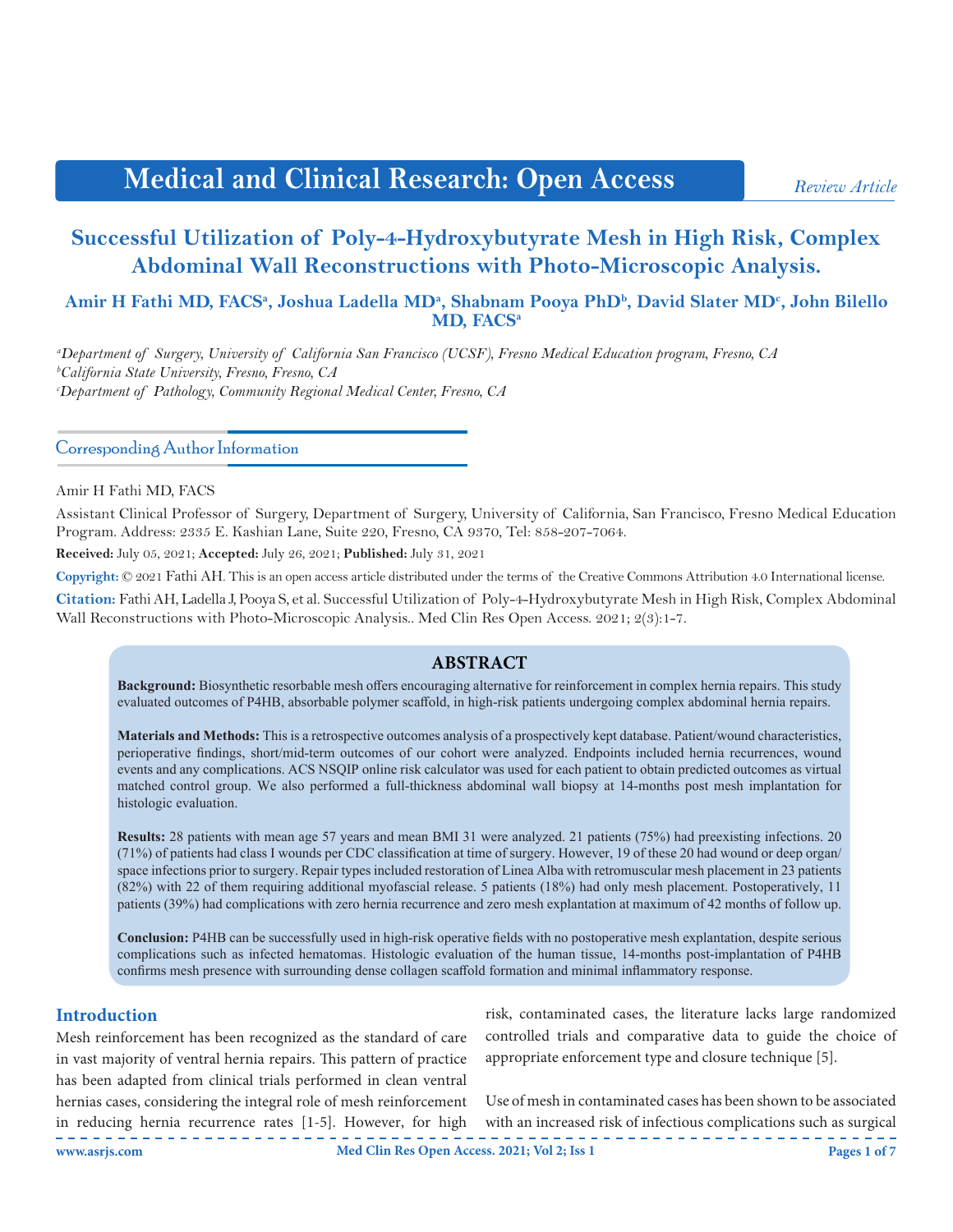site and deep organ space infections [6]. To overcome this problem, biologic prosthetics were introduced over a decade ago, which were considered to be significantly beneficial in the clearance of infection in clean-contaminated and contaminated wounds [7-9]. Despite the initial promise of biologic prosthetics, there has been mounting data questioning their long-term efficacy and biologic characteristic benefits in high risk cases. Although the pendulum of mesh selection appears to be swinging away from biologics, over 90% of surgeons today still prefer some form of biologic prosthetic in their complex abdominal wall hernias [10].

Absorbable synthetic meshes, which remodel via vascular integration and resorb predictably via hydrolysis, have been developed as a potential alternative to biological meshes. These new biosynthetic meshes are manufactured using polymers and are designed to gradually absorb into the host tissue, transferring strength from the mesh to the tissue. This is achieved by an ingrowth of collagen across the defect, a feature not observed in other meshes [10]. Currently, there are over five different types of biosynthetic meshes that are being promoted, differing in origin, tensile strength and degradation properties [11]. One such bioabsorbable synthetic material used for biosynthetic meshes is transgenic *E. coli-*derived poly-4-hydroxybutyrate (P4HB). This monomer is found as a natural metabolite in many tissues including the brain, heart, liver, kidney, and muscle. P4HB hydrolyzes over 365 to 545 days into byproducts which are metabolized to form carbon dioxide and water at a physiologic pH, thereby preventing local inflammation [12].

In this paper, we seek to publish our abdominal wall reconstruction experience with P4HB mesh reinforcement in high-risk clean, clean-contaminated and contaminated wounds. Short and midterm hernia recurrence, and post-operative complications have been evaluated in detail. Furthermore, we had the opportunity to perform a full thickness abdominal wall biopsy on one of the patients 14 months after ventral hernia repair with bilateral posterior component separation and P4HB mesh implantation. The pathological evaluation with photo-microscopic images has been shared as well.

# **Methods**

# **Patient cohort**

This is a retrospective study of a prospectively maintained hernia database, evaluating the short and mid-term outcomes of abdominal wall reconstructions for high-risk clean, cleancontaminated and contaminated ventral hernia repairs performed by a single surgeon between February 2016 till present (A.H.F.). This study was approved by the Institutional Review Board.

Our cohort included 28 adult patients undergoing a planned single-stage repair of their ventral hernia of at least  $100 \text{ cm}^2$  by physical examination. Each patient had the mesh placed in a wound classified by the Centers for Disease Control (CDC) wound criteria as clean, clean-contaminated, contaminated, or infected [13]. Most of the clean cases had a prior history of infection. Repairs were

also considered contaminated when synchronous enteric fistula takedown, infected synthetic mesh removal, or concomitant bowel surgery was performed.

Patient demographics and clinical data reviewed and extracted include age, sex, American Society of Anesthesiologists (ASA) score, patient comorbidities, body mass index, and functional status. We also characterized perioperative details, wound classification based on CDC guidelines, and the source of contamination. The source of contamination was categorized as gastrointestinal (GI; including biliary sources), genitourinary/gynecologic, and/or infective. Infective sources included chronic draining sinuses and wounds, with or without underlying mesh involvement, along with chronic soft tissue infection in the absence of gross purulence (representing long-term contamination or colonization) as described by Majumder et al. [7].

Primary outcomes for this study were surgical site occurrence (SSO), surgical site infection (SSI) and hernia recurrence. The definition of SSO was adopted from the Ventral Hernia Working Group definition [13]. Common SSOs following ventral hernia repair include infection, seroma, wound dehiscence, and the formation of enterocutaneous fistulae. SSIs were further categorized as superficial, deep, or organ space according to CDC criteria [13,14].

We also further analyzed postoperative outcomes to include hernia recurrence rate, length of hospital stay, 30 day readmission and reoperation rates, incidence of mesh explantation, and any complications such as serious complications. Serious complications include cardiac arrest, myocardial infarction, pneumonia, progressive renal insufficiency, acute renal failure, pulmonary embolism, deep venous thrombosis, return to the operating room, deep incisional surgical site infection, organ space surgical site infection, systemic sepsis, unplanned intubation, urinary tract infection, and wound disruption.

Typical follow-up evaluation consisted of a physical examination at 2 weeks, 1 month, 3 months, 6 months, 1 year and then annually. Mean follow up for this study was 20 months with minimum of 6 months and maximum of 42 months. The short-term hernia recurrence was determined by physical examination. Abdominal computed tomography (CT) scans were obtained if there was a concern for recurrence or complications such as deep or organ/ space infection during the follow ups.

Furthermore, we have utilized the American College of Surgeons National Surgical Quality Improvement Program (ACS NSQIP) Online Surgical Risk Calculator to estimate the chance of an unfavorable outcome after surgery for each of our patients [15]. The ACS NSQIP tool results were used as a matched virtual control and a benchmark comparison for our outcomes. The data for each patient were entered into the ACS NSQIP online tool to predict unfavorable outcomes for each patient.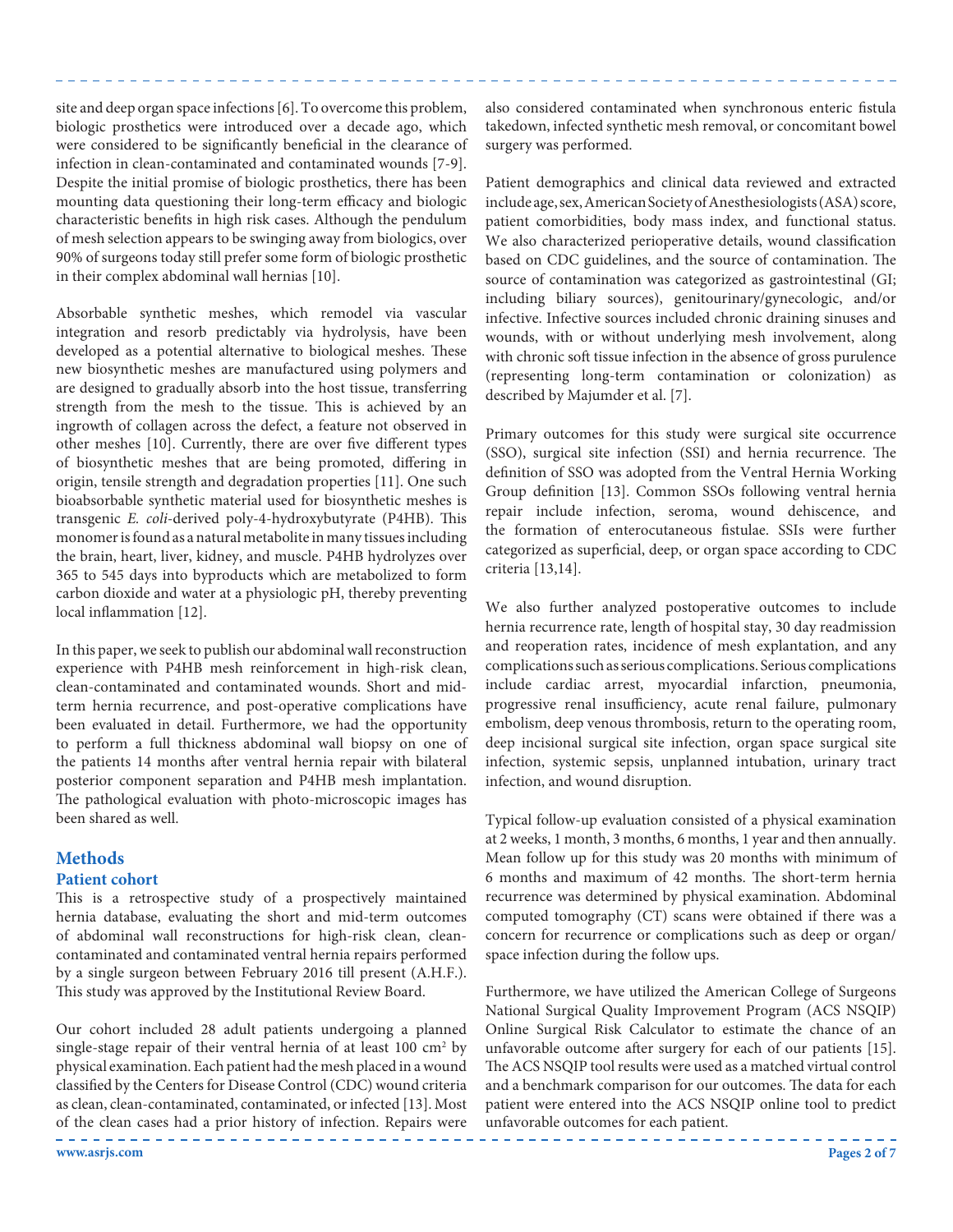#### **Surgical Technique:**

The preferred method of complex abdominal wall reconstruction was primary fascial closure after bilateral or unilateral transverse abdominis muscle release (TAR), also known as posterior component separation. This technique has been described by Novitsky et al. and has been studied extensively since then [16]. Poly-4-hydroxybutyrate, Phasix™ (Bard, Warwick, RI) mesh was placed in the retromuscular space for these cases, after reapproximation of the posterior rectus sheaths. We followed the principle of "giant reinforcement of visceral sac", described by Stoppa [17]. Therefore, the large mesh was not secured by transfascial sutures. In cases of abdominal carcinomatosis or cirrhosis with significant varix formation, reconstruction of the Linea Alba with onlay P4HB mesh placement technique was used. The mesh was fixed with absorbable sutures and fibrin glue to the anterior recti fascia. This technique was originally described by Chevrel [18]. Drains were routinely placed superficial to the mesh. They were removed when output was less than 30 ml/day. Antibiotics were continued for the first 24 hours according to the Surgical Care Improvement Project (SCIP) protocols.

#### **Pathological analysis**

One of our patients was admitted to the hospital with acute cholecystitis, 14 months after his index incisional hernia repair with bilateral posterior component separation and retrorectus placement of a 30x20cm P4HB mesh. Initial evaluation revealed no hernia recurrence and the patient was taken to the operating room for laparoscopic cholecystectomy. This operation was concluded laparoscopically with conventional port placement.

This case provided a unique opportunity, since along with the right upper quadrant port placement, we were able to perform a full-thickness abdominal wall biopsy to evaluate the state of the P4HB mesh and abdominal wall, 14 months post-implantation and successful abdominal wall reconstruction. The specimen was processed, embedded, sectioned at approximately 5 micromillimeters and stained with hematoxylin and eosin (H&E), trichrome stain for collagen and CD68 immunostaining (a marker for histocytes). Histologic evaluation was performed by an independent board-certified pathologist at Community Medical Centers, Fresno, CA.

#### **Results**

#### **Perioperative Findings:**

Between February 2016 and February 2018, 28 patients who underwent the complex ventral hernia repair with P4HB mesh in high-risk operative fields were analyzed. Patients' demographics, characteristics and comorbidities are summarized in Table 1. With the exception of one patient, all of the patients had prior abdominal surgeries including failed prior hernia repairs with mesh implantation. The one without surgery had alcoholic cirrhosis with portal hypertension and large varix formation, rendering a hostile abdomen. No hernia surgery was performed for patients with a BMI>40. Smoking cessation was strongly recommended prior to surgery. However, four patients refused to quit and accepted

the increased risks associated with the hernia repair. In this cohort, 21 (75%) of the patients had documented prior wound or deep organ space infections such as gangrenous cholecystitis, perforated diverticulitis or infected pancreatic necrosis. 6 patients had multiple failed hernia repairs with mesh implantation, prior GI surgery, or ostomy take down at the time of our index hernia repair. One patient had cirrhosis with severe portal hypertension, as mentioned before.

|                           | $n = 28$                                                                                         |  |
|---------------------------|--------------------------------------------------------------------------------------------------|--|
| Demographics              |                                                                                                  |  |
| $\bullet$ Age             | $57 \pm 12$ years                                                                                |  |
| • Male: female ratio      | 19M:9F                                                                                           |  |
| • Mean BMI                | $31 \pm 6$ kg/m <sup>2</sup>                                                                     |  |
| • Functional status       | All independent                                                                                  |  |
| $\bullet$ ASA score       | Class 1: $0\%$ (n=0)<br>Class 2: $29\%$ (n=8)<br>Class 3: $57\%$ (n=16)<br>Class 4: $14\%$ (n=4) |  |
| Comorbidities             |                                                                                                  |  |
| • Hypertension            | $46\%$ (n=13)                                                                                    |  |
| • Diabetes mellitus       | $29\% (n=8)$                                                                                     |  |
| • Current smoker          | $14\%$ (n=4)                                                                                     |  |
| $\cdot$ COPD              | $11\% (n=3)$                                                                                     |  |
| $\cdot$ CKD               | $4\%$ (n=1)                                                                                      |  |
| • Chronic steroid use     | $29\% (n=8)$                                                                                     |  |
| • Prior abdominal surgery | $96\% (n=27)$                                                                                    |  |
| • Obesity                 | $54\%$ (n=15)                                                                                    |  |
| • Pre-existing infection  | $61\% (n=17)$                                                                                    |  |
| • Cirrhosis               | $14\%$ (n=4)                                                                                     |  |

| Table 1: Patient Characteristics and Demographics |  |  |
|---------------------------------------------------|--|--|
|---------------------------------------------------|--|--|

#### **Table 2:** Perioperative Details

|                                       |               | $n=28$                                                                                           |  |
|---------------------------------------|---------------|--------------------------------------------------------------------------------------------------|--|
| <b>CDC</b> Wound class                |               | Class 1: $71\%$ (n=20)<br>Class 2: $11\%$ (n=3)<br>Class 3: $11\%$ (n=3)<br>Class 4: $7\%$ (n=2) |  |
| <b>Prior infection</b>                |               | $75\%$ (n=21)                                                                                    |  |
| Source of contamination               |               | GI: $18\%$ (n=5)<br>$GU: 0\%$ (n=0)<br>Infectious: $11\%$ (n=3)<br>Clean: $71\%$ (n=20)          |  |
| Average                               | Width (cm)    | 25.7                                                                                             |  |
| Mesh<br><b>Size</b>                   | Length $(cm)$ | 26.2                                                                                             |  |
|                                       | Area $(cm2)$  | 732                                                                                              |  |
| <b>Mesh Location</b>                  |               | Onlay: $18\%$ (n=5)<br>Retrorectus: 82% (n=23)                                                   |  |
| <b>Posterior Component Separation</b> |               | Yes: $79\%$ (n=22)<br>No: $21\%$ (n=6)                                                           |  |

Table 2 shows the perioperative details for our patients. As per the CDC classification, 20 (71%) of our patients had a class I wound at the time of our hernia repair. However, 19 of this class I patients had prior wound or deep organ space infections as described above. Only our cirrhotic patient did not have any infections, hernia repairs, or ostomies in the past.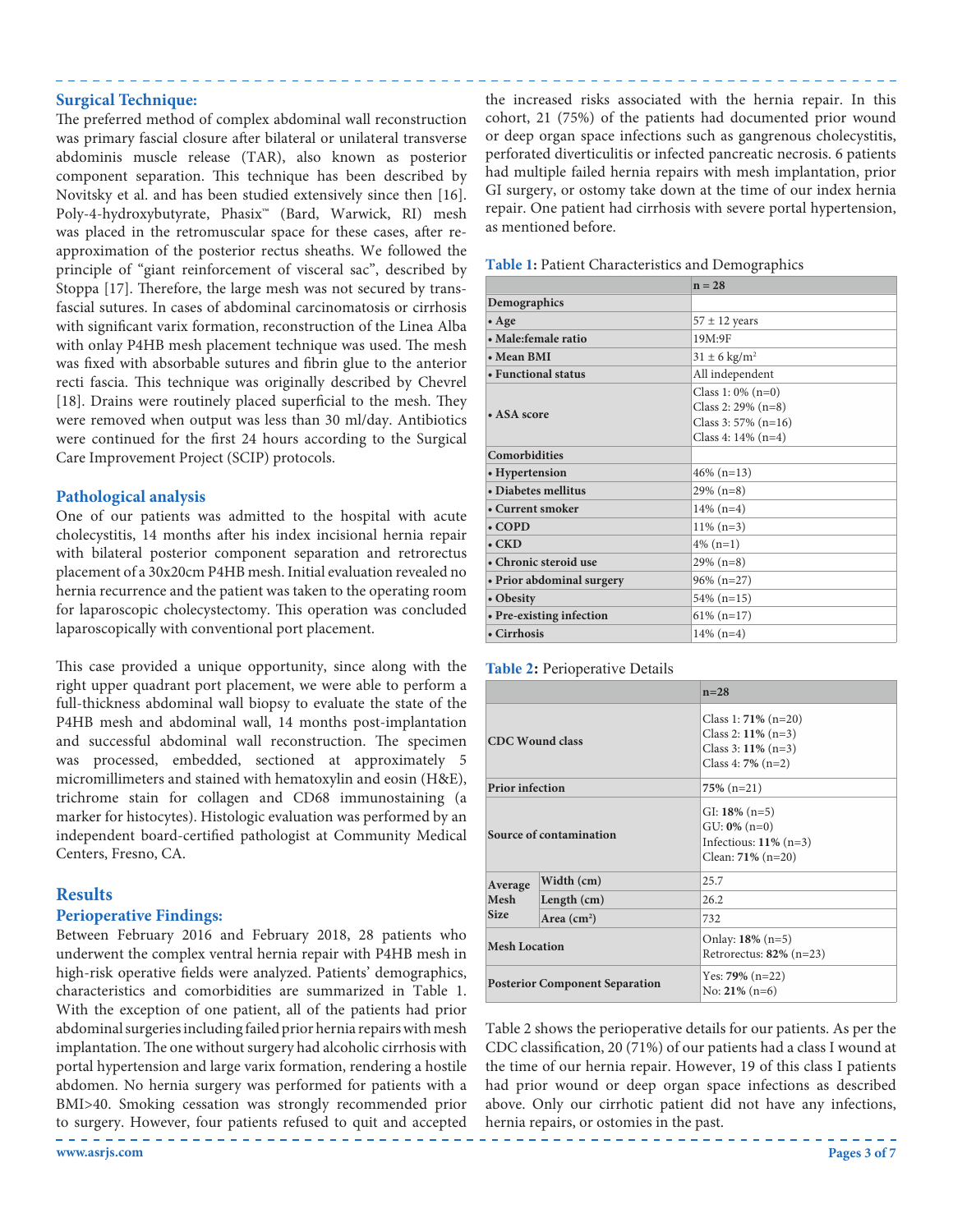Release of the transversus abdominis muscle and posterior component separation was necessary to restore the Linea Alba in 22 of our patients. The only method was used in 5 patients with hostile abdomen, and bilateral dissection of the posterior recti sheaths without any component separation was used to close the midline fascia in only one patient. We followed the giant reinforcement of the visceral sac principle in our hernia repairs. Therefore, a relatively large piece of P4HB mesh (average mesh area of 732 cm<sup>2</sup>) was placed for reinforcement and force distribution.

|  | Table 3: Postoperative Findings and Outcomes |  |
|--|----------------------------------------------|--|
|--|----------------------------------------------|--|

|                        | $n=28$        |
|------------------------|---------------|
| <b>SSI</b>             |               |
| • Superficial          | $11\% (n=3)$  |
| $\bullet$ Deep         | $7\%$ (n=2)   |
| • Organ Space          | $0\%$ (n=0)   |
| <b>SSO</b>             |               |
| • Wound morbidity      | $21\% (n=6)$  |
| • Seroma               | $7\%$ (n=2)   |
| • Hematoma             | $7\%$ (n=2)   |
| • Dehiscence           | $4\%$ (n=1)   |
| • Cellulitis           | $4\%$ (n=1)   |
| Any complication       | $39\% (n=11)$ |
| • Serious Complication | $18\%$ (n=5)  |
| • Readmission          | $4\%$ (n=1)   |
| • Hernia Recurrence    | $0\%$ (n=0)   |
| • Reoperation          | $7\%$ (n=2)   |
| • Mesh Explantation    | $0\%$ (n=0)   |

**Table 4:** Comparison of observed outcomes to the expected outcomes, based on the ACS NSQIP online risk calculator

|                                 | <b>Actual Outcome</b> | <b>Predicted Outcome</b> |
|---------------------------------|-----------------------|--------------------------|
| <b>Any Complication</b>         | $39\% (n=11)$         | $18\% \pm 6\%$           |
| <b>Serious Complication</b>     | $25\%$ (n=7)          | $15\% \pm 5\%$           |
| <b>Surgical Site Infection</b>  | $18\%$ (n=5)          | $8\% + 2\%$              |
| <b>Readmission</b>              | $4\%$ (n=1)           | $11\% \pm 3\%$           |
| <b>Return to Operating Room</b> | $7\%$ (n=2)           | $6\% \pm 2\%$            |
| <b>Duration of Stay</b>         | $6 \pm 3$ days        | $5 \pm 1$ days           |

# **Postoperative findings:**

Postoperatively, 11 (39%) of our patients had complications, including 5 (18%) serious complications. Table 3 summarizes postoperative findings and outcomes. One of our 5 onlay cases developed a seroma, requiring prolonged drainage. We had 6 wound events including 5 cases of surgical site infections and one dehiscence. One of our deep infection cases necessitated operative washout and drainage. The remainder of the wound events were managed conservatively with outpatient drainage and daily packing (Figure 1). We had two cases of infected hematomas. These hematomas formed over the mesh, beneath the recti muscles, and became infected with methicillin resistant *Staphylococcus aureus* (MRSA). In one case the infected hematoma was managed conservatively with culture guided antibiotic treatment and percutaneous drainage catheters placed by Interventional Radiology, while the other case required surgical drainage along with proper antibiotic treatment. Eventually, the hematomas were cleared with no compromise of the mesh or the hernia repair (Figure 2). As mentioned above, we had two reoperation cases with no mesh explanation.



**Figure 1:** Progression of deep surgical site infection case, managed conservatively.



**Figure 2:** Infected hematoma, managed successfully with percutaneous drainage catheters and antibiotic treatment

Our follow up intervals at 2 weeks, 1 month, 3 months, 6 months, and yearly visits revealed no hernia recurrence on physical examination. The mean follows up period for this study was 20 months, with a maximum of 42 months and a minimum of 6 months. No perioperative mortality was observed as well.

Table 4 compares our observed outcomes to the expected outcomes, based on the ACS NSQIP online risk calculator. The data for each patient was entered into the ACS NSQIP online tool to predict the outcomes for each patient. Despite having a higher observed rate of any complication (39% actual vs 18% predicted) or SSI (18%

**www.asrjs.com Pages 4 of 7**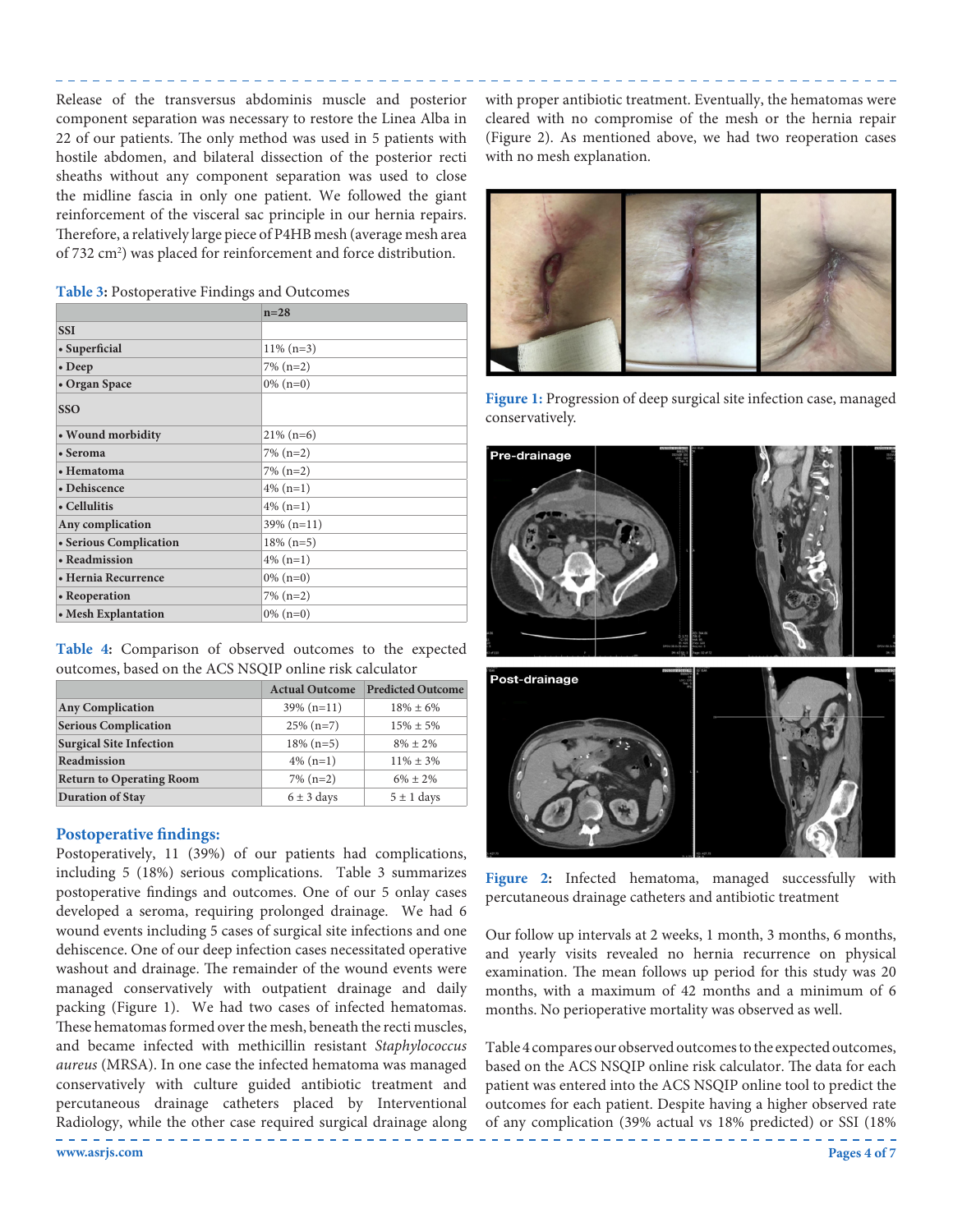actual vs 8% predicted), our patients had a similar reoperation rate (7% actual vs 6% predicted) and a lower readmission rate (4% actual vs 11% predicted) when compared to the ACS NSQIP predictions. The average length of hospital stay for our patients was 6 days, similar to the predicted outcome of 5 days.



**Figure 3:** Photo-micrographs of P4HB mesh in full thickness abdominal wall biopsy.

#### **Pathological analysis:**

The abdominal wall biopsy measured 1.7 x 1.3 x 0.8 cm. No mesh material was appreciated grossly. Figure 3 depicts representative photo-micrographs of the biopsy. Microscopically, presence of the implant is represented by sharply punched out, round to ovoid small spaces. No actual implant strands are present after tissue processing. This indicates that the implant material has not been incorporated into or become completely adherent to the patient tissue. Therefore, it dropped out as the tissue was thinly cut for slides.

Trichrome staining shows that tissue surrounding the punchedout spaces is dense collagen and low cellularity stromal fibrosis, as seen in Figure 3. These chronic changes are consistent with the 14-month interval since implant placement. In the immediate vicinity of spaces from implant strands, there are small collections of mononuclear inflammatory cells, predominantly histiocytes as seen on CD68 immunostaining (Figure 3). Finely granular dark staining material around implant strand defects is likely remnants of inflammatory cell nuclei at the implant interface. The collagen fibrosis surrounding the spaces has accentuated vascularity, particularly in proximity to the histiocytic inflammation, as a component of the reactive process to that material. Essentially no acute inflammation is noted and no granulomas are evident.

# **Discussion**

Abdominal wall reconstruction continues to pose challenges for surgeons around the world. Contemporary surgeons, particularly the ones emerging from training programs, are faced with different classes and multiple brands of mesh prosthetics and an abundance of variable data. Consideration of the modifiable and non-modifiable patient risk factors and hernia characteristics makes the appropriate decision-making process overwhelming at times for complex hernia repairs in high-risk patients.

For many years, surgeons have anecdotally used synthetic meshes in a variety of wounds, with variable success rates. However, the advent of biologic scaffolds within the last decade has brought a dramatic shift from synthetic meshes to biologics such as cadaveric human, bovine, and porcine driven scaffolds [10]. This shift was mainly driven by the hope to minimize the postoperative wound events for the clean-contaminated or contaminated hernias. Unfortunately, data is sparse for prospective randomized trials assessing the outcomes of hernia repairs in CDC wounds class II – IV utilizing the biologic meshes. Essentially, the Repair of Infected and Contaminated Hernias (RICH) trial is the only long-term, multicenter, prospective trial to evaluate biologic mesh in CDC class II to IV wounds. The RICH trial revealed a 66% surgical site occurrence and 28% hernia recurrence at the end of their 2-year follow-up interval in patients who underwent ventral hernia repair with a non-crosslinked porcine dermis [19]. Despite the given facts, over 90% of surgeons currently still prefer some form of biologic prosthetic in their complex abdominal wall hernias [10].

Aside from underperformance of these meshes from a clinical outcome's standpoint, they have substantially increased the cost of ventral hernia repairs as well. Reynolds et al. have shown that the median contribution margin for complicated open ventral hernia repairs with biologic mesh was –\$4560, and the median net financial loss was \$8370 [20].

The recent introduction of biosynthetic meshes is intended to mitigate the mentioned pitfalls. This class of meshes offers constructive remodeling, a balance between scaffold degradation and collagen deposition, with biomechanical integrity and a promise of infection resistance.

At their multicenter prospective longitudinal study (COBRA study), Rosen et al. demonstrated that the biosynthetic mesh, GORE<sup>®</sup> BIO-A<sup>®</sup> Tissue Reinforcement, performed well in the reinforcement of the midline fascial closure in the single-staged repair of contaminated ventral hernias. Overall, hernia recurrence occurred in 16 patients with a Kaplan-Meier recurrence rate of 17% at 24 months [14].

P4HB is a natural polymer derived from transgenic *E. coli*, woven into larger mesh or plugs [10]. The breakdown profile of P4HB is currently the longest of this new class of absorbable synthetic polymers. Prolonged breakdown is believed to promote slow and continuous transfer of weight-bearing tension from the graft to the native abdominal wall, allowing for collagen ingrowth [10-12].

Initial experience with P4HB by Buell et al. has shown a clear superiority over cadaveric biologic xenografts in drain removal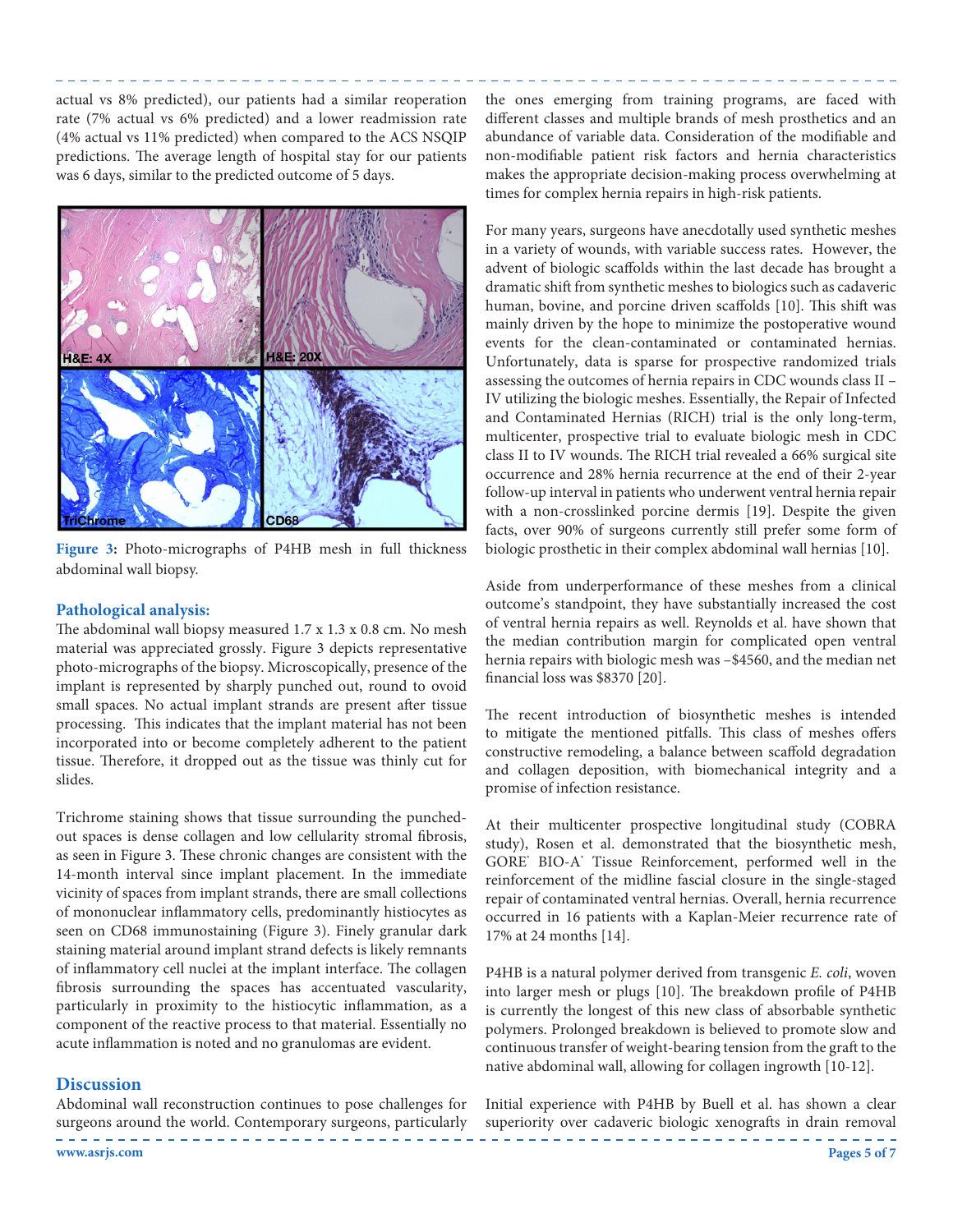time, postoperative complications, and recurrent hernia formation. They have identified a dramatic and continuous remodeling and shaping of the mesh over time [10].

In this study we sought to demonstrate our limited experience with P4HB in high risk ventral hernia repairs. Our experience included 28 patients with a variety of comorbidities who have undergone complex abdominal wall reconstruction with P4HB mesh reinforcement. 21 (75%) of our patients had documented prior wound or deep organ space infections such as gangrenous cholecystitis, perforated diverticulitis or infected pancreatic necrosis. 6 patients had multiple failed hernia repairs with mesh implantation, prior GI surgery, or ostomy take down at the time of our index hernia repair. One had cirrhosis with severe portal hypertension. According to the CDC wound classification, 20 of our patients had a class I wound at the time of our hernia repair. However, 19 of this class I patients had prior wound or deep organ space infections as described. Only our cirrhotic patient did not have any infections, hernia repairs or ostomies prior to the index hernia surgery.

We have evaluated postoperative outcomes during short and midterm follow ups, the longest being 42 months. During follow-ups, we had no hernia recurrence. Only one of our 5 only hernia repairs was complicated with seroma formation, and we encountered two infected hematoma cases, with hematoma formation over the mesh, posterior to the recti muscles. Fortunately, both of these hematomas were resolved with no mesh or hernia repair compromise as documented in Fig 2. We did not have to explant mesh in any of our complication.

This study has its inherent limitations. It represents our very limited experience, and the low sample size cannot justify extrapolation of the data for change of clinical practice. Furthermore, it is a retrospective data analysis of a prospectively maintained hernia database without a control arm. In order to mitigate this deficiency, we have used the ACS NSQIP surgical risk calculator as our virtual matched control and comparison benchmark. The information for each patient was entered into this online risk calculator, and the predicted outcomes were obtained as seen in Table 4. It indicates that our complication rates and wound events were higher than expected (39% actual vs. 18% expected), with lower readmission (4% actual vs 11% expected) and a comparable reoperation rate (7% actual vs. 6% expected). Despite having a higher complication rate than the predicted outcome, our length of stay was around the predicted value (6 days actual vs. 5 days expected).

To date, we could not find any reports in the literature describing the mid-term histologic properties of P4HB in human tissue and associated host response after hernia repair with P4HB mesh implantation. We had a unique opportunity to perform a fullthickness abdominal wall biopsy from a very complex patient, 14 months after abdominal wall reconstruction with P4HB and bilateral posterior component separations. Our patient is a 56-year-old male who had sustained over 65% body surface area

burns, resulting in a prolonged hospital stay, at least five abdominal surgeries which were complicated with wound and fascial dehiscence, multiple multi-microbial wound and deep organ space infections, and skin grafts resulting in a large ventral incisional hernia. The patient presented again with acute cholecystitis, 14 months after his index abdominal wall reconstruction as described above, which was managed by laparoscopic cholecystectomy. Full-thickness abdominal wall biopsy was taken at the time of port placement in the right upper quadrant. H&E, Trichrome and CD68 immunostains were performed.

Our histologic evaluation reveals that mesh was still present in the tissue 14 months post-implantation. It confirms a dense collagen scaffold formation around the mesh with small aggregates of proinflammatory cells. This finding is suggestive of low inflammatory response to the P4HB in human abdominal wall tissue with no acute inflammation or granuloma formation during mid-term follow up. These findings are similar to Scott et al. and Deeken et al. reports of P4HB histologic behavior in a porcine abdominal wall model [21, 12].

Our limited experience shows that P4HB can be successfully used in high risk clean, clean-contaminated and contaminated cases with no postoperative mesh explanation or hernia recurrences, despite serious complications such as infected hematomas. Furthermore, pathologic evaluation of the human tissue 14 months after successful implantation of mesh confirms mesh presence with surrounding dense collagen scaffold formation and minimal inflammatory response.

# **Acknowledgements**

Dr. Fathi and Dr. Bilello were the operating surgeons for the cases in this study. Dr. Slater provided a histo-pathological analysis of the specimens. Dr. Ladella compiled the data and wrote the manuscript. Dr. Pooya compiled and sorted the references for the final manuscript.

# **References**

- 1. Cook C, Sheets C. Clinical equipoise and personal equipoise: two necessary ingredients for reducing bias in manual therapy trials. Journal of Manual & Manipulative Therapy. 2011; 19 (1): 55-57. DOI: 10.1179/106698111X12899036752014
- 2. Arroyo A, Garcia P, Perez F, et al. Randomized clinical trial comparing suture and mesh repair of umbilical hernia in adults. British journal of surgery. 2011; 88 (10): 1321-1323. DOI: 10.1046/j.0007-1323.2001.01893.x.
- 3. Burger JW, Luijendijk RW, Hop WC, et al. Long-term followup of a randomized controlled trial of suture versus mesh repair of incisional hernia. Annals of surgery. 2004; 240(4): 578-583. DOI: 10.1097/01.sla.0000141193.08524.e7.
- 4. Luijendijk RW, Hop WC, Van Den Tol MP, et al. A comparison of suture repair with mesh repair for incisional hernia. New England Journal of Medicine. 2000; 343(6): 392-398. DOI: 10.1056/NEJM200008103430603.